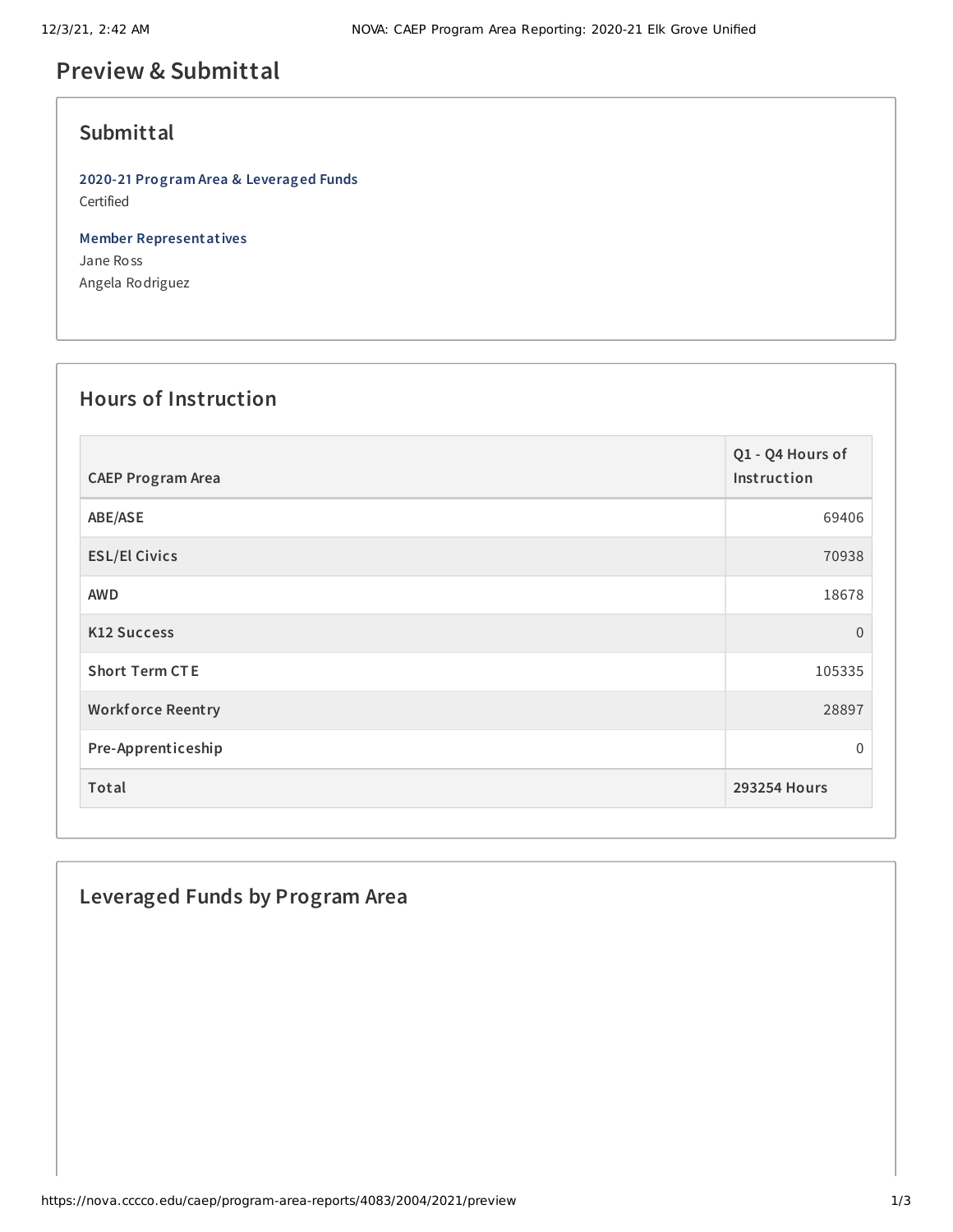12/3/21, 2:42 AM NOVA: CAEP Program Area Reporting: 2020-21 Elk Grove Unified

| Fund                                        | ABE/ASE     | ESL/El<br>Civics | <b>AWD</b> | K12<br><b>Success</b> | Short<br><b>Term CTE</b> | Workforce<br>Reentry | Pre-<br>Apprenticeship | Tota       |
|---------------------------------------------|-------------|------------------|------------|-----------------------|--------------------------|----------------------|------------------------|------------|
| California<br>Adult<br>Education<br>Program | \$349,896   | \$318,097        | \$155,735  | \$0                   | \$517,269                | \$139,650            | \$0                    | \$1,480,64 |
| <b>CalWORKs</b>                             | \$28,813    | \$28,813         | \$7,204    | \$0                   | \$43,220                 | \$12,006             | \$0                    | \$120,05   |
| NonCredit                                   | \$0         | \$0              | \$0        | \$0                   | \$0                      | \$0                  | \$0                    | $\zeta$    |
| <b>Perkins</b>                              | \$0         | \$0              | \$0        | \$0                   | \$36,823                 | \$0                  | \$0                    | \$36,82    |
| <b>LCFF</b>                                 | \$0         | \$0              | \$0        | \$0                   | \$0                      | \$0                  | \$0                    | Š          |
| Fees                                        | \$0         | \$0              | \$0        | \$0                   | \$213,600                | \$0                  | \$0                    | \$213,60   |
| K12 Adult<br>Ed Jail<br><b>Funds</b>        | \$219,269   | \$5,931          | \$0        | \$0                   | \$262,797                | \$237,213            | \$0                    | \$725,21   |
| <b>WIOA II</b>                              | \$555,572   | \$199,130        | \$0        | \$0                   | \$0                      | \$0                  | \$0                    | \$754,70   |
| Contracted<br><b>Services</b>               | \$0         | \$0\$            | \$0        | \$0                   | \$0                      | \$0                  | \$0                    | $\zeta$    |
| Other<br>Federal<br>Grants                  | \$0         | \$0              | \$0        | $$0$$                 | \$0                      | \$736,192            | \$0                    | \$736,19   |
| Other<br><b>State</b><br>Grants             | \$0         | \$163,034        | \$0        | \$0                   | \$0                      | \$0                  | \$0                    | \$163,03   |
| <b>Totals</b>                               | \$1,153,550 | \$715,005        | \$162,939  | \$0                   | \$1,073,709              | \$1,125,061          | \$0                    | \$4,230,26 |

# **Certification**

**28 Capital Adult Education Regional Consortium - Primary Contact**

**Patricia Oliva** [poliva@scoe.net](mailto:poliva@scoe.net)

**Bethany Ely** Coordinator [bely@scoe.net](mailto:bely@scoe.net)

**Carla Slowiczek**